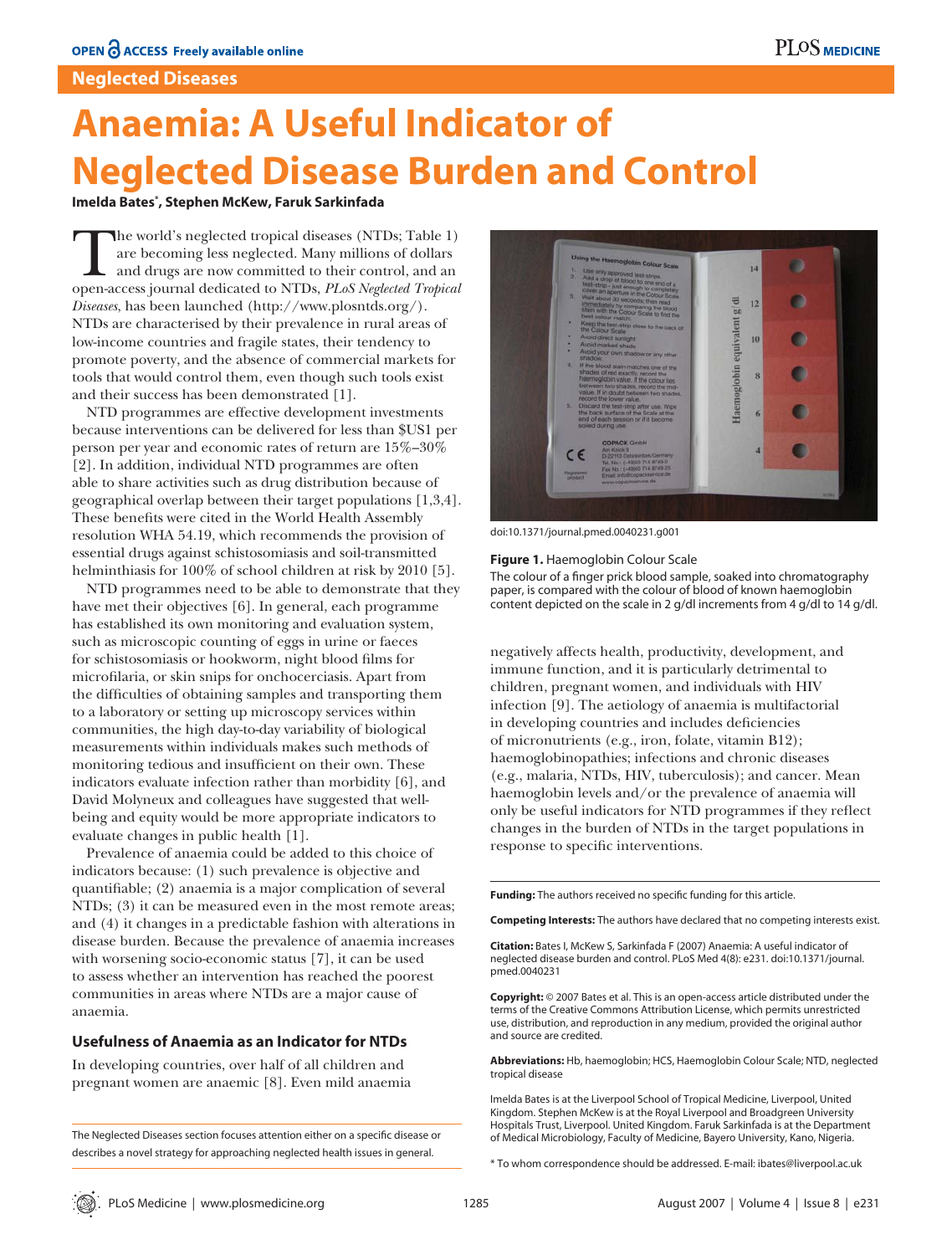| <b>Table 1.</b> Neglected Tropical Diseases in Africa and Their Major |  |
|-----------------------------------------------------------------------|--|
| Aetiological Agents                                                   |  |

| <b>Disease</b>                     | <b>Aetiological Agent</b> |  |  |
|------------------------------------|---------------------------|--|--|
| <b>Helminth infections</b>         |                           |  |  |
| <b>Soil-transmitted infections</b> |                           |  |  |
| Hookworm infection                 | N. americanus             |  |  |
| <b>Trichuriasis</b>                | T. trichiura              |  |  |
| Ascariasis                         | Ascaris lumbricoides      |  |  |
| <b>Schistosomiasis</b>             |                           |  |  |
| Urinary schistosomiasis            | S. haematobium            |  |  |
| Hepatobiliary schistosomiasis      | S. mansoni, S. japonicum  |  |  |
| <b>Others</b>                      |                           |  |  |
| Lymphatic filariasis               | Wuchereria bancrofti      |  |  |
| Onchocerciasis                     | Onchocerca volvulus       |  |  |
| <b>Dracunculiasis</b>              | Dracunculus medinensis    |  |  |
| <b>Protozoal infections</b>        |                           |  |  |
| African trypanosomiasis            | Trypanosoma gambiense,    |  |  |
|                                    | Trypanosoma rhodesiense   |  |  |
| Visceral leishmaniasis (kala-azar) | Leishmania donovani       |  |  |
| <b>Bacterial infections</b>        |                           |  |  |
| Trachoma                           | Chlamydia trachomatis     |  |  |
| Leprosy                            | Mycobacterium leprae      |  |  |
| Buruli ulcer                       | Mycobacterium ulcerans    |  |  |

From [1].

doi:10.1371/journal.pmed.0040231.t001

### **Relationship between NTDs and Anaemia**

Many NTDs cause anaemia either directly through blood loss or indirectly through bone marrow suppression, inflammation, hypersplenism, haemolysis, or anorexia [8,10]. Anaemia is particularly common in individuals infected with soil-transmitted helminths or schistosoma. The amount of blood loss in hookworm infections (*Necator americanus* and *Ancylostoma duodenale*) is strongly and linearly correlated with worm load and faecal egg count, and even light infections contribute significantly to anaemia [11]. *Trichuris trichiura* also causes intestinal blood loss, and schoolchildren with heavy *T. trichiura* infections have a higher prevalence of anaemia (haemoglobin [Hb] <11 g/dl) than uninfected controls [12].

Where transmission in communities is high, NTDs are a major cause of mild and moderate anaemia (i.e., Hb 7–11.9 g/dl). For example, 66% of pregnant Tanzanian women [13] and 50%–62% of Tanzanian children [14,15] living in highrisk areas for helminth and/or schistosomiasis infections have anaemia. *Schistosoma mansoni, S. japonicum*, and *S. haematobium* cause intestinal or urinary blood loss. Studies from Kenya, Niger, Tanzania, and elsewhere have shown that, despite the presence of confounding factors, haemoglobin levels of children and pregnant women correlate negatively with egg count in both *S. mansoni* and *S. haematobium* [9,14]. Infection with several parasites at once ("polyparasitism") is common in tropical countries, particularly in poor communities. There is an inverse relationship between the number of parasites in an infected person and their Hb level. For example, lowintensity polyparasite infections in children in the Philippines are associated with 5-fold increases in prevalence of anaemia  $(Hb < 11 g/dl)$  [16]. Moderate/high intensity infections with three or four soil-transmitted helminths and *S. japonicum* are associated with 8-fold increases in anaemia.

In addition to its use in individual NTD programmes, anaemia monitoring could also be a useful tool when NTD control is integrated with other major diseases. Anaemia is

a major cause of morbidity in co-infections with NTDs and malaria, HIV, and/or tuberculosis [2]. Up to 35% of anaemia cases in African children are due to malaria [17]. Anaemia is an independent prognostic marker in HIV infection; it also contributes to progression of both HIV and tuberculosis [18], and in some cases reversal of anaemia can reduce the risk of premature death from complications of HIV [18,19].

# **Effects of Programmes to Control NTDs on Anaemia Prevalence**

Providing chemotherapy for groups at high risk of soiltransmitted helminths improves growth and iron stores in children and reduces anaemia in pregnant women [20]. The impact of treatment on anaemia is well established for hookworm infections but seems to be less marked for trichuriasis, particularly outside Africa [21–23]. The effect of treatment for schistosomiasis on haemoglobin levels and prevalence of anaemia is difficult to disentangle from the confounding effects of other conditions causing anaemia, but overall schistosomiasis treatment alone appears to be beneficial for reducing the prevalence of anaemia [8].

Reduction in the prevalence of anaemia is used as a measurable target in programmes to reduce morbidity due to schistosomiasis and helminthiasis (see examples in Table 2 and relationship between NTDs and anaemia in Table 3)  $[4,6,24]$ . Such a target is used because it reflects the aim of the programmes to reduce disease morbidity rather than transmission [4,20]. In integrated programmes that used control measures for more than one NTD, a combination of albendazole and praziquantel significantly reduced anaemia (defined as Hb <12  $g/dl$ ) in Tanzanian children living in an area of high endemicity for helminth and schistosomiasis infections [25]. In Uganda, the same drug combination produced a 52% reduction in the proportion of cases of anaemia; the most marked improvements occurred among the most heavily infected children [26].

Differences in study design, monitoring indicators, and ancillary treatments such as iron supplements have contributed to conflicting results in assessments of the outcomes of NTD programmes. Many of the populations living where NTDs are prevalent are iron deficient, so treatment which aims solely to reduce the burden of infection may slow the rate of iron loss but will not increase red cell production [20]. Published studies have suggested that adding iron supplements to deworming treatment may improve haemoglobin levels. In Sierra Leone, the addition of iron to anthelminthic treatment significantly reduced the fall in haemoglobin in pregnant women compared to anthelminthic treatment alone [27].

The impact of combining NTD treatment with iron supplementation is not always predictable. In children aged under two years in Zanzibar, iron supplements alone did not reduce anaemia, probably because of associated factors such as inflammation and malaria, whereas mebendazole alone induced a significant reduction in anaemia even in children with light helminth infections [28]. This finding was thought to be related to the high risk of this age group for wasting malnutrition and for acquiring first time-helminth infections, which may induce pro-inflammatory mediators. In schoolchildren living in areas where hookworm infections are endemic, 25%–73% of occurrences of mild to severe anaemia and 35% of occurrences of iron deficiency are due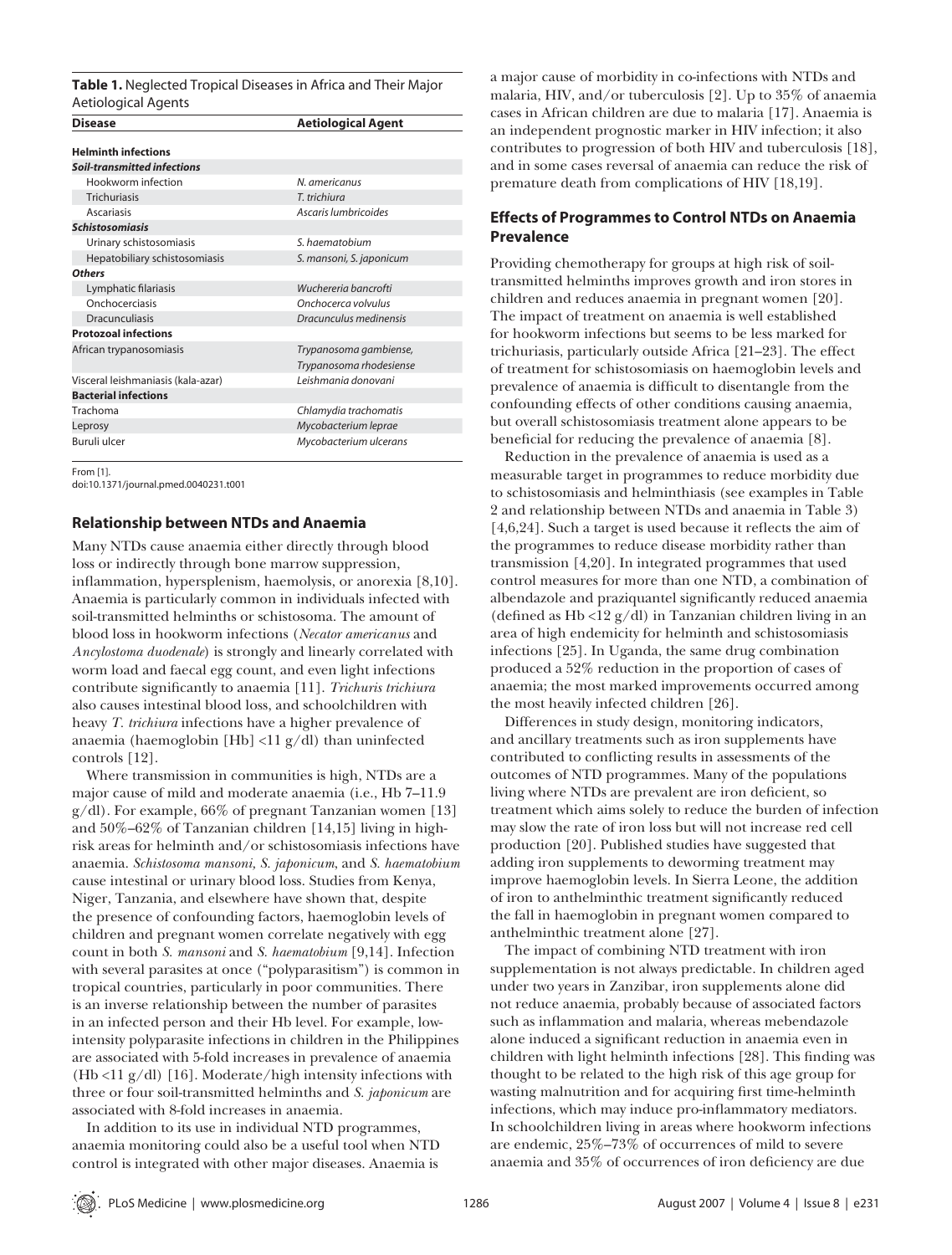# **Box 1. NTD Programme Requirements for a Method to Measure Haemoglobin Concentrations**

A test that is to be used by NTD programmes for large-scale monitoring and rapid scale-up should:

- be accurate enough to detect the anticipated changes in haemoglobin levels induced by interventions for NTDs
- not require mains electricity
- be able to be performed with minimal training and supervision
- use whole blood so that no dilution steps are required

to hookworm infection. Overall evidence is accumulating that iron supplementation should be included with anthelminthic therapy in NTD treatment programmes [14]. However, given that such supplementation may be associated with increased severity of infectious disease in the presence of malaria and/ or undernutrition in certain sub-groups [29], the benefits need to be optimised without incurring additional risks.

# **Measuring Anaemia in Resource-Poor Settings**

Because NTDs often co-occur with iron deficiency, treatment that is not combined with iron supplementation is likely to reduce, but not reverse, the associated fall in haemoglobin levels. The changes in haemoglobin level induced by treatment that aims only to reduce NTD infection may therefore not be very dramatic (see Table 2), so the method chosen for large-scale screening must be able to detect subtle changes in haemoglobin levels (Box 1).

The Haemoglobin Colour Scale (HCS) has been designed for field situations in resource-poor countries. The colour of a finger prick blood sample, soaked into special chromatography paper, is compared with high-quality digital reproductions of blood of known haemoglobin concentration soaked into the same type of paper (Figure 1). The colours of the haemoglobin samples are represented in 2 g/dl increments from  $4 \frac{g}{dl}$  to  $14 \frac{g}{dl}$ . The HCS can be used by non-laboratory health workers after only a few hours training and is durable in dusty, hot, dry, and humid conditions; recurrent costs are less than \$0.05 a test [30]. A systematic review suggests that the HCS is better than clinical diagnosis for detecting mild and moderate degrees of anaemia in children and pregnant women [31,32] and avoids the need to collect and transport venous samples [33]. Drawbacks of the HCS are that it requires specific chromatography paper and good natural light. The HCS is too imprecise to detect incremental changes in haemoglobin less than 1 g/dl, and so its effectiveness within NTD programmes would need to be assessed in field trials.

The haemoglobin method that has been most widely used in field situations in NTD programmes  $(e.g., [4,13-15])$  is the HemoCue system. This is a small battery-operated machine which produces a direct read-out of haemoglobin to one decimal place in a few seconds, using a drop of blood in a plastic cuvette. The HemoCue method is robust, accurate (correlation coefficient 0.995 in comparison to international reference method), and has an in-built quality checking mechanism. In routine practice and large field surveys it gives consistent results [34], and is very user-friendly. The

new HemoCue Hb 301 system (Figure 2), which has been developed specifically for use in tropical countries, operates in temperatures up to 50 °C, in dusty and humid conditions, and each test costs about \$US0.50. Cuvettes are hygroscopic and need to be stored in their airtight containers.

The direct cyanmethaemoglobin method is the gold standard for haemoglobin measurement [35], but its use in surveys in remote areas is limited because it requires accurate dilution of the blood sample and electrical power for the spectrophotometer. In practice these constraints may mean that venous samples have to be collected, transported to a laboratory, and analysed retrospectively within a few hours [34]. To overcome these difficulties, an indirect method has been developed in which the blood is dried on filter paper for transportation and then re-dissolved in the laboratory for measurement. But this indirect method significantly overestimates the prevalence of anaemia, probably because some blood remains on the filter paper after the dissolving process [34]. If the method is used for studies of anaemia prevalence, it can produce misleading results [36], and is therefore not suitable as an NTD monitoring tool.

Clinical diagnosis, the Tallqvist method, the copper sulphate method, and the Lovibond (undiluted) comparator



doi:10.1371/journal.pmed.0040231.g002

#### **Figure 2.** HemoCue Hb 301

A drop of whole blood is introduced into a plastic cuvette by capillary action. The cuvette is placed in the machine, which produces a direct read-out of haemoglobin to one decimal place. (Photo: HemoCue)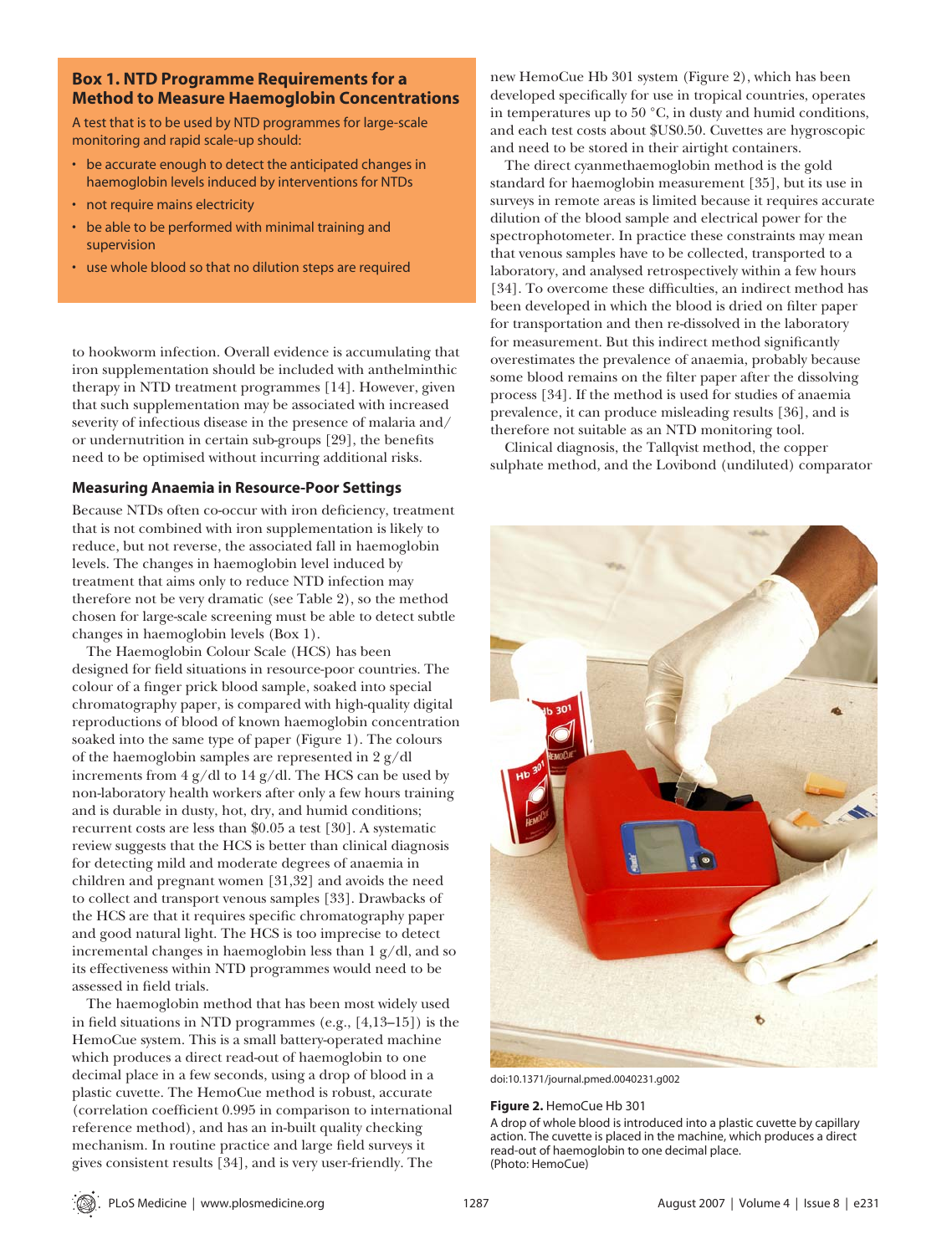| Table 2. Illustrative Examples of Studies That Have Investigated the Effects of NTD Interventions on Anaemia |                          |                                                                           |                                   |                                    |                                                               |           |
|--------------------------------------------------------------------------------------------------------------|--------------------------|---------------------------------------------------------------------------|-----------------------------------|------------------------------------|---------------------------------------------------------------|-----------|
| <b>Location</b>                                                                                              | <b>Study Population</b>  | <b>Number of</b><br><b>Participants</b>                                   | <b>Target</b><br><b>Infection</b> | <b>Treatment</b>                   | Change (SD) in Hb (g/dl)<br><b>Compared to Control Group</b>  | Reference |
|                                                                                                              |                          |                                                                           |                                   |                                    |                                                               |           |
| Indonesia                                                                                                    | Schoolchildren           | 120                                                                       | T                                 | Albendazole                        | $\Omega$                                                      | $[20]$    |
| Indonesia                                                                                                    | Schoolchildren           | 289                                                                       | T                                 | Albendazole and iron               | +0.56 <sup>a</sup> (no additional effect from<br>albendazole) | $[20]$    |
| Kenya                                                                                                        | Schoolboys               | 36                                                                        | H and/or T                        | Albendazole                        | $+0.2$                                                        | $[20]$    |
| Kenya                                                                                                        | Schoolboys               | 53                                                                        | H and/or T                        | Albendazole                        | $+0.4^{\circ}$                                                | $[20]$    |
| Panama                                                                                                       | Schoolchildren           | 116                                                                       | H and T                           | Levamisole                         | $+1.0 \ (\pm 1.6)^a$                                          | $[22]$    |
| Panama                                                                                                       | Schoolchildren           | 149                                                                       | H                                 | Levamisole                         | $+0.1 (\pm 1.8)$                                              | $[22]$    |
| Panama                                                                                                       | Schoolchildren           | 119                                                                       | T                                 | Levamisole                         | $+0.4$ (±1.8)                                                 | $[22]$    |
| Philippines                                                                                                  | Children and adolescents | 170                                                                       | S                                 | Praziquantel                       | $+0.9$ (±2.2) <sup>a</sup>                                    | $[43]$    |
| Philippines                                                                                                  | Children and adults      | 580                                                                       | S                                 | Re-infection post-<br>praziquantel | $+0.39$ <sup>a</sup>                                          | $[44]$    |
| Sierra Leone                                                                                                 | Pregnant women           | 125                                                                       | н                                 | Albendazole, iron and<br>folate    | $+2.06^{\circ}$                                               | $[20]$    |
| South Africa                                                                                                 | Schoolchildren           | 179                                                                       | Τ                                 | Albendazole, iron                  | $+0.5$ <sup>a</sup> (in those with low baseline<br>iron)      | $[20]$    |
| Sri Lanka                                                                                                    | Pregnant women           | 195                                                                       | H                                 | Mebendazole, iron and<br>folate    | +2.5 <sup>a</sup> (controls had iron and folate<br>alone)     | $[20]$    |
| Tanzania                                                                                                     | Schoolchildren           | 429                                                                       | H and S                           | Albendazole and<br>praziquantel    | $+0.55 (\pm 1.51)$<br>p-value unknown                         | $[4]$     |
| Tanzania                                                                                                     | Schoolchildren           | 56                                                                        | н                                 | Albendazole                        | $+0.93^{\circ}$                                               | $[25]$    |
| Tanzania                                                                                                     | Schoolchildren           | 79                                                                        | $\mathsf{S}$                      | Praziquantel                       | $+0.46$                                                       | $[25]$    |
| Tanzania                                                                                                     | Schoolchildren           | 135                                                                       | H and S                           | Albendazole and<br>praziquantel    | $+0.88$                                                       | $[25]$    |
| Tanzania                                                                                                     | Schoolchildren           | 357                                                                       | H and/or T                        | Albendazole and<br>praziquantel    | $+0.24$ <sup>a</sup>                                          | $[20]$    |
| Uganda                                                                                                       | Children                 | 2,788                                                                     | S and/or H                        | Albendazole and<br>praziquantel    | $+0.8a$                                                       | $[45]$    |
| Zanzibar                                                                                                     | Children 6-72 m          | 459                                                                       | H, T, and/or A                    | Mebendazole and/or<br>iron         | $+0.9$                                                        | $[27]$    |
| Zanzibar                                                                                                     | Schoolchildren           | 952 (twice yearly<br>treatment);<br>970 (three times a year<br>treatment) | H                                 | Mebendazole                        | $-1.0;+1.4$                                                   | $[24]$    |
| Zanzibar                                                                                                     | Schoolchildren           | 2,924                                                                     | H and/or T                        | Mebendazole                        | Not significant                                               | $[20]$    |
|                                                                                                              |                          |                                                                           |                                   |                                    |                                                               |           |

<sup>a</sup>statistically significant (p < 0.05)

A, ascariasis; H, hookworm; S, schistosomiasis; SD, standard deviation; T, trichuriasis

doi:10.1371/journal.pmed.0040231.t002

method are alternative techniques for measuring haemoglobin that do not require a dilution step, have been evaluated in primary care settings, and meet many of the specifications outlined in Box 1 [37,38]. Clinical diagnosis of anaemia by assessment of the colour of the conjunctiva, nail beds, or palms is insufficiently sensitive or specific to be used for monitoring changes in prevalence of mild and moderate anaemia [39]. Of the other techniques, only the Lovibond undiluted comparator may have satisfactory precision and accuracy [38], but it requires an exact volume of 0.03 ml of whole blood, which is difficult to achieve in field situations.

# **Conclusions: Next Steps for Policy and Research**

Anaemia is the second most common cause of disability in the world  $[40]$ , and is reflected in several of the global Millennium Development Goals [41]. The association between anaemia and NTD burden and control is well established for helminthiasis and schistosomiasis, and there are examples of these programmes using population changes in haemoglobin levels as a monitoring tool.

But iron deficiency often accompanies NTDs, so unless these programmes incorporate iron supplementation into

their activities they will only be able to achieve a reduction in the rate of decrease of haemoglobin. Therefore the relationship between anaemia and the burden of other NTDs needs to be more clearly established before these programmes can reliably use anaemia as a monitoring tool [42].

Although anaemia could be a valuable component of an NTD monitoring toolkit, it should probably not be used as the sole indicator because confounding factors affecting the aetiology of anaemia, particularly dietary iron deficiency, will reduce its sensitivity and specificity. Drug distribution and compliance is therefore likely to remain the major tool for programme monitoring. Because anaemia is included in demographic health surveys, and is such an important health indicator in programmes for addressing major nutrition, malaria, and HIV, haemoglobin monitoring could be valuable in evaluating other disease control programmes.

Several questions must be answered before anaemia can be firmly recommended as a monitoring tool for NTD programmes. Existing models of NTDs are generally considered to be cost-effective because they use minimal resources, but any additional activity such as haemoglobin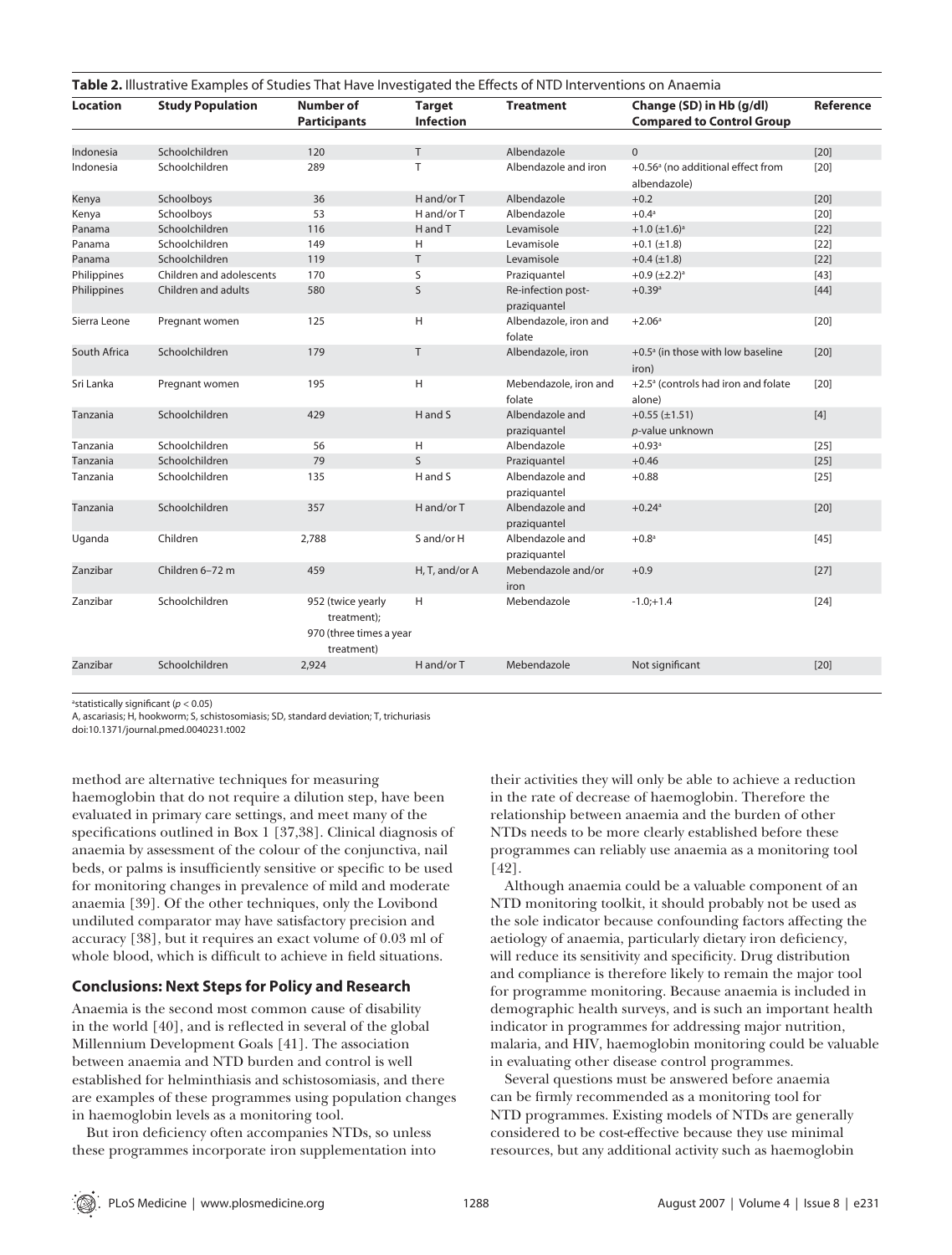#### **Table 3.** Summary of the Relationship between NTDs and Anaemia

| <b>NTD Type and Characteristics</b>                                                                    | <b>Relationship to Anaemia</b> |
|--------------------------------------------------------------------------------------------------------|--------------------------------|
|                                                                                                        |                                |
| Hookworm (heavy infections)                                                                            | Very strong                    |
| Hookworm (light infections)                                                                            | Strong                         |
| Trichuris (heavy infections)                                                                           | Strong                         |
| Trichuris (light infections)                                                                           | Moderate                       |
| Schistosomiasis                                                                                        | Strong/moderate                |
| Ascaris                                                                                                | Weak/absent                    |
| <b>Poly-infections</b>                                                                                 |                                |
| $\geq$ 3 soil-transmitted helminths<br>(moderate/high intensity infections)<br>$±$ schistosomiasis     | Very strong                    |
| $\geq$ 3 soil-transmitted helminths<br>(low-intensity infections) or <3 soil-<br>transmitted helminths | Strong/moderate                |

Synthesized from references 9,11–16,25,26. doi:10.1371/journal.pmed.0040231.t003

measurement risks over-burdening the system. Anaemia as a monitoring tool therefore needs to be carefully evaluated in pilot projects and its cost-effectiveness determined before planning for scale-up. The impact of NTD programmes on anaemia may be enhanced by careful incorporation of iron supplementation, but this has resource implications for programmes that are currently cost-effective. Data on costeffectiveness are available for the drug delivery components of integrated NTD programmes, but not for other evaluation components. Further studies are needed to examine the implications of incorporating haemoglobin measurements and possibly also iron supplementation into existing programmes.

The HemoCue system is by far the most widely used and accepted haemoglobin technology for NTD programme evaluation and is able to accurately reflect small changes in haemoglobin concentration. The new HemoCue Hb 301 tropical system is also less expensive than the older Hb 201 system. The HCS is simple and inexpensive, but it is not sufficiently sensitive to small changes in haemoglobin to be used on its own. A combination of the two systems, using the HCS for mass screening and the HemoCue Hb 301 for accurate measurements and quality control, has yet to be evaluated but may be a reasonable approach. Rigorous standardisation of both methods is essential and can be achieved through training and regular supervision of staff.

There will inevitably be local variations in the prevalence of NTDs and anaemia, as well as in the availability of resources and technical skills to deliver and monitor NTD programmes. Any mechanisms for assessing the prevalence of anaemia should therefore be evaluated in real-life situations against pre-determined criteria that are derived from the overall objectives of the NTD programmes. Such evaluation is particularly important because it cannot be assumed that costs and effectiveness will remain constant as NTD programmes are scaled up and access more remote areas [26].

#### **References**

- 2. Hotez PJ, Molyneux DH, Fenwick A, Ottesen E, Ehrlich Sachs S, et al. (2006) Incorporating a rapid-impact package for neglected tropical diseases with programs for HIV/AIDS, tuberculosis, and malaria. PLoS Med 3: e102. doi:10.1371/journal.pmed.0030102
- 3. Fenwick A (2006) New initiatives against Africa's worms. Trans R Soc Trop Med Hyg 100: 200–207.
- 4. Guyatt HL, Brooker S, Kihamia CM, Hall A, Bundy DA (2001) Evaluation of efficacy of school-based anthelmintic treatments against anaemia in children in the United Republic of Tanzania. Bull World Health Organ 79: 695–703.
- 5. World Health Organization (2002) Prevention and control of schistosomiasis and soil-transmitted helminthiasis. World Health Organ Tech Rep Ser 912: i–vi, 1–57, back cover.
- 6. Brooker S, Whawell S, Kabatereine NB, Fenwick A, Anderson RM (2004) Evaluating the epidemiological impact of national control programmes for helminths. Trends Parasitol 20: 537–545.
- 7. Klinkenberg E, McCall PJ, Wilson MD, Akoto AO, Amerasinghe FP, et al. (2006) Urban malaria and anaemia in children: A cross-sectional survey in two cities of Ghana. Trop Med Int Health 11: 578–588.
- 8. Friedman JF, Kanzaria HK, McGarvey ST (2005) Human schistosomiasis and anemia: The relationship and potential mechanisms. Trends Parasitol 21: 386–392.
- 9. Gilgen DD, Mascie-Taylor CG, Rosetta LL (2001) Intestinal helminth infections, anaemia and labour productivity of female tea pluckers in Bangladesh. Trop Med Int Health 6: 449–457.
- 10. Stephenson LS, Holland CV, Cooper ES (2000) The public health significance of *Trichuris trichiura*. Parasitology 121 (Suppl): S73-S95
- 11. Stoltzfus RJ, Albonico M, Chwaya HM, Savioli L, Tielsch J, et al. (1996) Hemoquant determination of hookworm-related blood loss and its role in iron deficiency in African children. Am J Trop Med Hyg 55: 399-404.
- 12. Ramdath DD, Simeon DT, Wong MS, Grantham-McGregor SM (1995) Iron status of schoolchildren with varying intensities of *Trichuris trichiura* infection. Parasitology 110 (Pt 3): 347–351.
- 13. Ajanga A, Lwambo NJ, Blair L, Nyandindi U, Fenwick A, et al. (2006) *Schistosoma mansoni* in pregnancy and associations with anaemia in northwest Tanzania. Trans R Soc Trop Med Hyg 100: 59–63.
- 14. Stoltzfus RJ, Chwaya HM, Tielsch JM, Schulze KJ, Albonico M, et al. (1997) Epidemiology of iron deficiency anemia in Zanzibari schoolchildren: The importance of hookworms. Am J Clin Nutr 65: 153–159.
- 15. Beasley NM, Tomkins AM, Hall A, Kihamia CM, Lorri W, et al. (1999) The impact of population level deworming on the haemoglobin levels of schoolchildren in Tanga, Tanzania. Trop Med Int Health 4: 744–750.
- 16. Ezeamama AE, Friedman JF, Olveda RM, Acosta LP, Kurtis JD, et al. (2005) Functional significance of low-intensity polyparasite helminth infections in anemia. J Infect Dis 192: 2160–2170.
- 17. United Nations Development Programme, World Bank, World Health Organization (2001) The prevention and management of severe anaemia in children in malaria-endemic regions of Africa: A review of research. Available: http://www.rbm.who.int/arusha2002/Referenced\_final\_ anaemia\_report.pdf. Accessed 9 July 2007.
- 18. Moyle G (2002) Anaemia in persons with HIV infection: Prognostic marker and contributor to morbidity. AIDS Rev 4: 13–20.
- 19. Moore RD (1999) Human immunodeficiency virus infection, anemia, and survival. Clin Infect Dis 29: 44–49.
- 20. de Silva NR (2003) Impact of mass chemotherapy on the morbidity due to soil-transmitted nematodes. Acta Trop 86: 197–214.
- 21. Kruger M, Badenhorst CJ, Mansvelt EPG, Laubscher JA, Benade AJS (1996) Effects of iron fortification in a school feeding scheme and anthelminthic therapy on the iron status and growth of six- to eight-year-old school children. Food Nutr Bull 17: 11–21.
- 22. Robertson LJ, Crompton DW, Sanjur D, Nesheim MC (1992) Haemoglobin concentrations and concomitant infections of hookworm and *Trichuris trichiura* in Panamanian primary schoolchildren. Trans R Soc Trop Med Hyg 86: 654–656.
- 23. Palupi L, Schultink W, Achadi E, Gross R (1997) Effective community intervention to improve hemoglobin status in preschoolers receiving onceweekly iron supplementation. Am J Clin Nutr 65: 1057–1061.
- 24. Stoltzfus RJ, Albonico M, Chwaya HM, Tielsch JM, Schulze KJ, et al. (1998) Effects of the Zanzibar school-based deworming program on iron status of children. Am J Clin Nutr 68: 179–186.
- 25. Bhargava A, Jukes M, Lambo J, Kihamia CM, Lorri W, et al. (2003) Anthelmintic treatment improves the hemoglobin and serum ferritin concentrations of Tanzanian schoolchildren. Food Nutr Bull 24: 332–342.
- 26. Kabatereine NB, Brooker S, Koukounari A, Kazibwe F, Tukahebwa EM, et al. (2007) Impact of a national helminth control programme on infection and morbidity in Ugandan schoolchildren. Bull World Health Organ 85: 91–99.
- 27. Torlesse H, Hodges M (2000) Anthelminthic treatment and haemoglobin concentrations during pregnancy. Lancet 356: 1083.
- 28. Stoltzfus RJ, Chway HM, Montresor A, Tielsch JM, Jape JK, et al. (2004) Low dose daily iron supplementation improves iron status and appetite but not anemia, whereas quarterly anthelminthic treatment improves growth, appetite and anemia in Zanzibari preschool children. J Nutr 134: 348–356.
- 29. World Health Organization (2006) Iron supplementation of young children in regions where malaria transmission is intense and infectious disease highly prevalent. Available: http://www.who.int/child-adolescent-health/

<sup>1.</sup> Molyneux DH, Hotez PJ, Fenwick A (2005) "Rapid-impact interventions": How a policy of integrated control for Africa's neglected tropical diseases could benefit the poor. PLoS Med 2: e336. doi:10.1371/journal. pmed.0020336